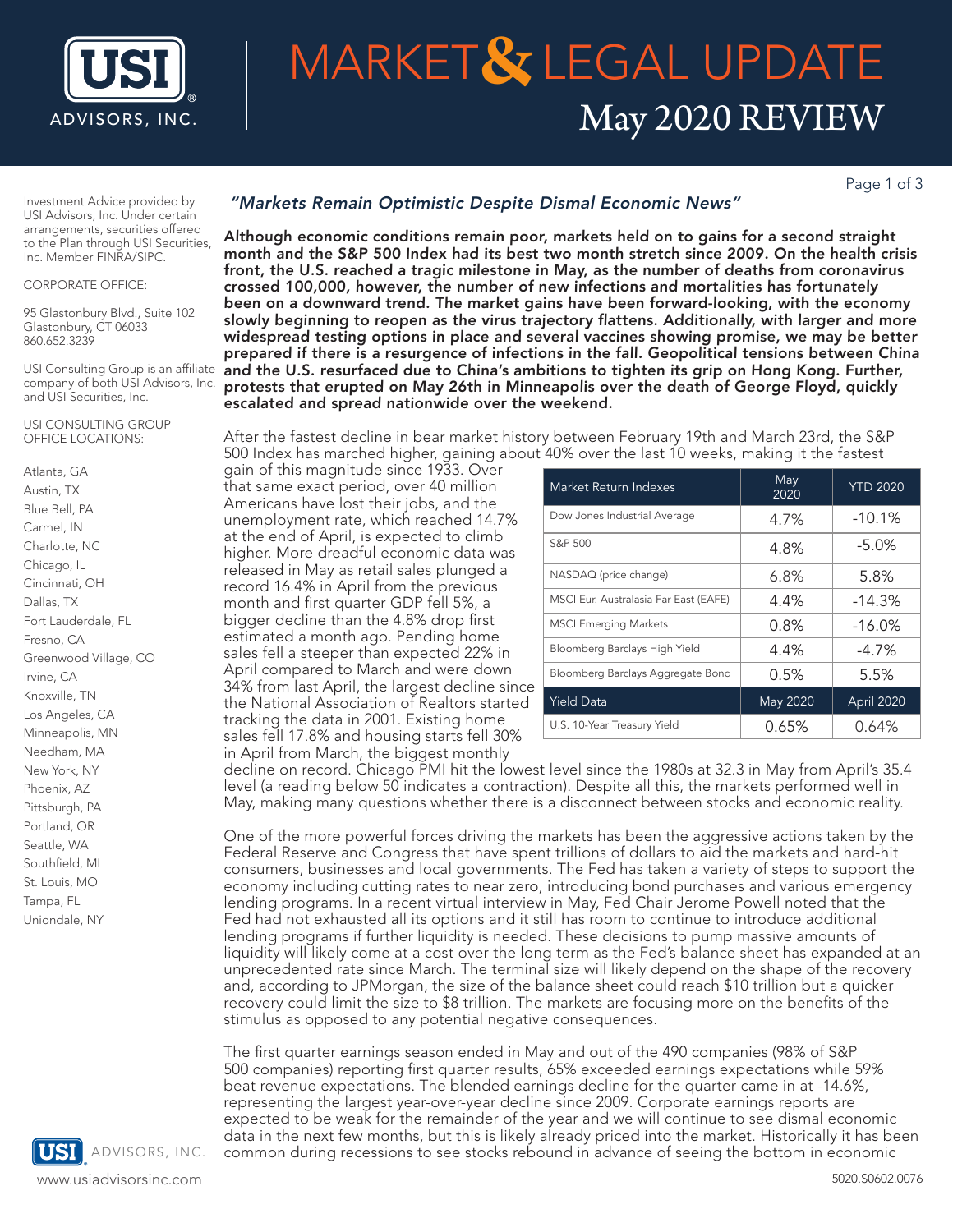activity. Markets are forward-looking and investors are already focusing on the economy's reopening and medical progress on a coronavirus vaccine and looking ahead at the possibility of a rebound later in the year or into 2021.

Market participants were also eyeing tensions between the U.S. and China at the end of the month as President Trump warned of possible sanctions against China over its treatment of Hong Kong. Beijing has tightened its control over Hong Kong, implementing a new national-security law. For over 20 years, Hong Kong has enjoyed special privileges that differentiate it from the rest of China but on Friday, President Trump criticized China's recent anti-competitive and security efforts and said he would pursue ending the special trading relationship with the financial hub. Additionally, Trump announced that the U.S. would terminate its relationship with the WHO. No comments were made to weaken the Phase 1 agreement that was reached earlier in the year; therefore the announced measures were seen as less severe as feared.

Demonstrations erupted across dozens of cities in the U.S. and around the world over the past several days centered around the death of George Floyd in police custody. Protests grew increasingly violent over the weekend and 75 cities in the U.S. saw clashes between police and protesters, only days after streets were deserted due to the COVID-19 pandemic. National Guard troops have been deployed in 15 states and a number of major retailers have either temporarily closed hundreds of locations or adjusted store hours around citywide curfews and some retailers may delay reopening stores that were closed due to the pandemic. Social unrest coincides with an economic downturn which has left millions of Americans jobless from measures to contain the virus. The markets have continued to climb despite an unprecedented global pandemic, spiking tensions between the world's two largest economies and disruptions taking place across U.S. cities more recently. So far, investors seem content holding on to any accommodative language by the Fed and any progress that is made towards increasing testing capabilities and a vaccine. It remains to be seen if equity markets will display resilience in the face of troubling developments and new economic data expected to be released in the coming weeks.

## LEGAL UPDATES

#### Department of Labor Issues Final Regulations on New Voluntary Electronic Disclosure Rules

On May 21, 2020, the Department of Labor ("DOL") issued final regulations to enhance the ability of retirement plan sponsors to furnish required disclosures electronically (e.g., via e-mail or through posting on a website) in order to reduce printing and mail expenses and to make such disclosures more readily accessible to plan participants. These final rules are substantially similar to the rules contained in the proposed regulations that were previously released on October 22, 2019. The final rules reflect modern internet technology, by providing a new voluntary safe harbor for employers who want to make retirement plan disclosures required under ERISA more widely available, by using electronic media as a default, rather than sending volumes of paper documents through the mail.

### Prior Safe Harbor

In general, under the prior safe harbor for electronic delivery, which was adopted by the DOL in 2002, electronic delivery of ERISA required disclosures was only permissible as a method of delivery if the participant was required to access electronic information as an integral part of his or her job duties, or if the participant affirmatively consented to receive such disclosures through electronic means of delivery.

#### New Voluntary Safe Harbor

The final rules establish a new voluntary electronic delivery safe harbor for employers who want to make electronic delivery the default method of providing required disclosures to Covered Individuals. The new safe harbor permits the following two optional methods for electronic delivery:

- 1. Website Posting Employers may post Covered Documents on a website if an appropriate notification of internet availability is transmitted to the electronic addresses of Covered Individuals.
- 2. Email Delivery Alternatively, employers may send Covered Documents directly to the electronic addresses of Covered Individuals, with the Covered Documents either in the body of the email or as an attachment to the email.

Under the new safe harbor, employers can make electronic delivery the default notification method by complying with the following requirements:

- Covered Individuals: A plan administrator may use this safe harbor only for "Covered Individuals." A Covered Individual is a person who is entitled to receive "Covered Documents" (see below) under ERISA and who have a valid electronic address (e.g.,email address or mobile phone number). Covered Individuals include participants, beneficiaries, or other individuals who are entitled to receive Covered Documents.
- Valid Electronic Address: The electronic address must either be provided by the employer as part of the employee's regular course of employment duties or voluntarily provided by the participant. Neither the plan sponsor, plan administrator, nor any service provider may create an electronic address on behalf of the participant solely for the purpose of transmitting "Covered Documents". In addition, non-employee participants (spouses, beneficiaries, etc.) may not be assigned electronic addresses without their consent.
- Covered Documents: The safe harbor may only be used for retirement plan documents that are required to be furnished under Title I of ERISA that are regulated by the DOL. The rule does not apply to health and welfare documents.